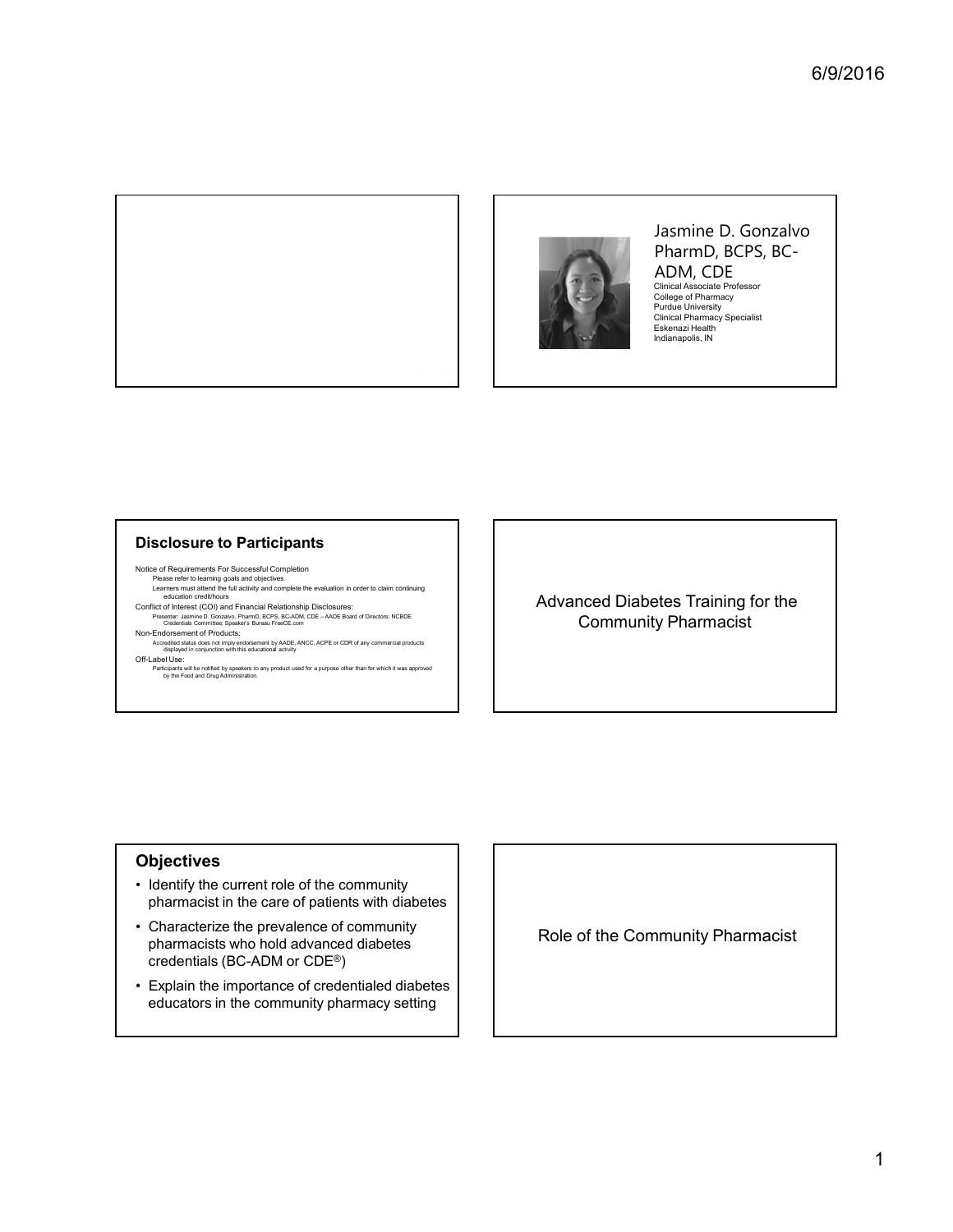## Role of the Pharmacist

- 
- **Role of the Pharmacist**<br>
 Community pharmacists are highly<br>
 Community pharmacists are highly<br>
 Consitive outcomes are well established for<br>
 Sositive outcomes are well established for<br>
 Some accredited/recognized DS
- **FROLE OF the Pharmacist**<br>
 Community pharmacists are highly<br>
accessible health care professionals<br>
 Positive outcomes are well established for<br>
 Pharmacist-managed DSME/T programs<br>
 Some accredited/recognized DSME/T<br> **FRAME SET ASSEM (FRAME SET ASSEMBERT ASSEMBERT ACCREDITM)**<br>• Community pharmacists are highly<br>• Collabetes educators interactions with compharmacist-managed DSME/T programs<br>• Some accredited/recognized DSME/T<br>• Some accre programs already exist in community pharmacies

## Role of the Pharmacist

- Community pharmacists are nighly<br>accessible health care professionals<br>interactions with community pharmaci interactions with community pharmacists
- Positive outcomes are well established for<br>
pharmacist-managed DSME/T programs<br>
pharmacists as qualified resources for  $6/9/2016$ <br> **Role of the Pharmacist**<br>
• Diabetes educators have a variety of<br>
• Diabetes educators do not identify community<br>
• Diabetes educators do not identify community<br>
pharmacists as qualified resources for<br>
diabete  $e^{6/9/2016}$ <br> **Role of the Pharmacist**<br>
• Diabetes educators have a variety of<br>
interactions with community pharmacists<br>
• Diabetes educators do not identify community<br>
pharmacists as qualified resources for<br>
diabetes se pharmacists as qualified resources for diabetes self-management education and training (DSME/T) **Role of the Pharmacist**<br>
• Diabetes educators have a variety of<br>
interactions with community pharmacists<br>
• Diabetes educators do not identify community<br>
pharmacists as qualified resources for<br>
diabetes self-management ed **FOLE OF THE PINATIMACIST**<br>
• Diabetes educators have a variety of<br>
• Diabetes educators do not identify community<br>
pharmacists as qualified resources for<br>
diabetes self-management education and<br>
training (DSME/T)<br> **Backgr**

Community Pharmacists with Advanced<br>
Research is lacking that identifies the Diabetes Credentials Community Pharmacists with Advanced<br>
Diabetes Credentials<br>
Diabetes Credentials<br>
Rackground<br>
Research study conducted in a population of<br>
Pharmacists are well<br>
encreived benefits and<br>
encreived benefits at<br>
community phar

## **Background**

- Characterizing the Prevalence of **Characterizing the Prevalence of**  Pharmacists are well-positioned in the community to provide education to patients
- perceived benefits and barriers inhibiting community pharmacists from obtaining advanced diabetes credentials **Background**<br>
• Pharmacists are well-positioned in the<br>
• Research is lacking that identifies the<br>
perceived benefits and barriers inhibiting<br>
community pharmacists from obtaining<br>
advanced diabetes credentials<br> **Research ackground**<br>
Pharmacists are well-positioned in the<br>
community to provide education to patients<br>
Research is lacking that identifies the<br>
perceived benefits and barriers inhibiting<br>
community pharmacists from obtaining<br>
ad **ackground**<br>
Pharmacists are well-positioned in the<br>
community to provide education to patients<br>
Research is lacking that identifies the<br>
perceived benefits and barriers inhibiting<br>
community pharmacists from obtaining<br>
ad community to provide education to patients<br>Research is lacking that identifies the<br>perceived benefits and barriers inhibiting<br>community pharmacists from obtaining<br>advanced diabetes credentials<br>advanced diabetes credentials

## **Background**

- community pharmacists throughout Indiana | | | Determine the percentage of community pharmacists
- Community Pharmacists with Advanced<br>
Diabetes Credentials<br>
Diabetes Credentials<br>
 Research is lacking to provide<br>
 Research is lacking to provide the board of the board of the certified diabetes caloustic and an appl diabetes management (BC-ADM) and certified diabetes educator (CDE®) credentials

## Research Aims

- - in Indiana with advanced diabetes credentials
	- pharmacists feel towards obtaining advanced diabetes credentials
	- diabetes credentials in the future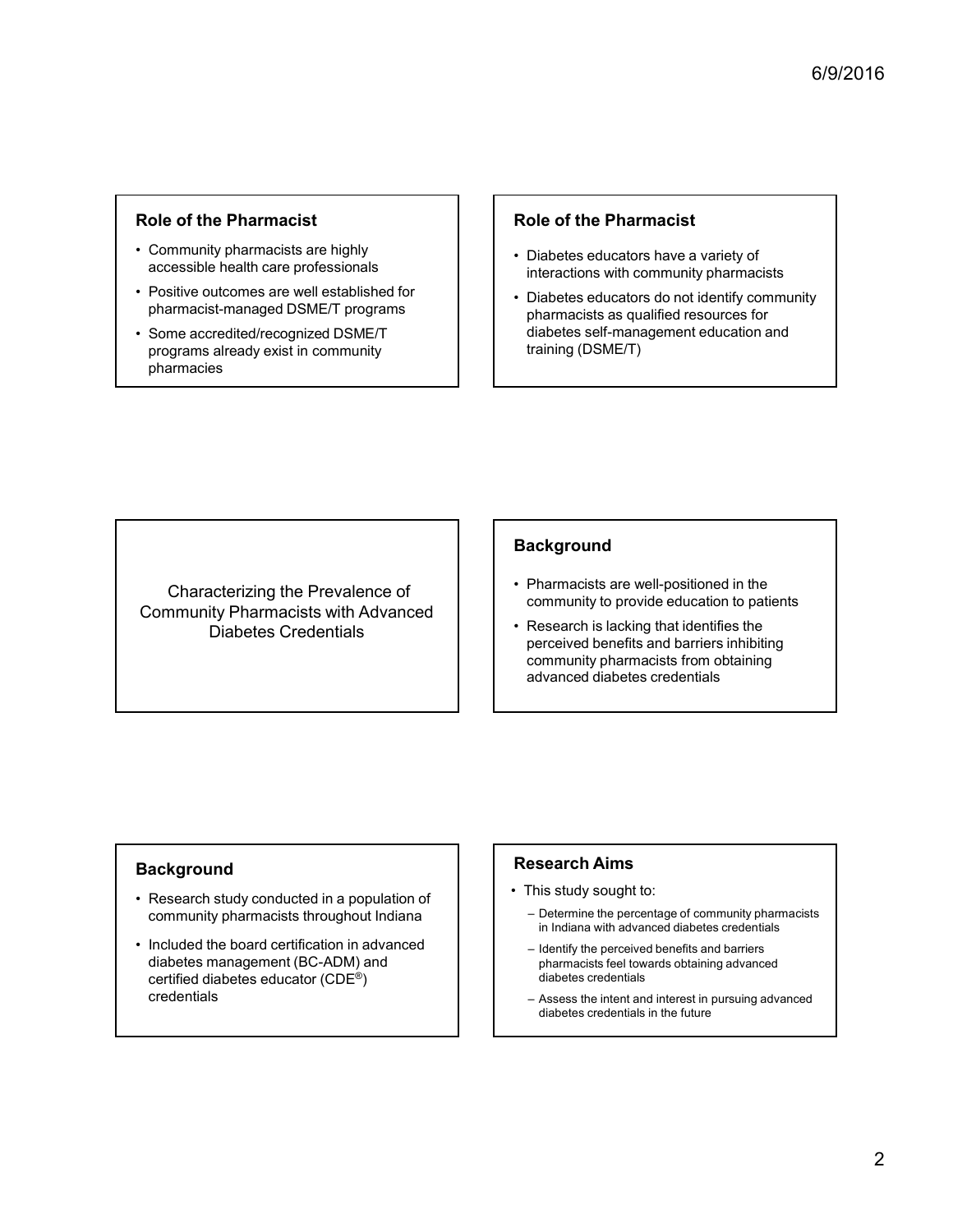#### Study Design

- Study Design<br>
 Cross-sectional, statewide telephone survey<br>
of community pharmacists in Indiana<br>
conducted between November 2014 and<br>
March 2015<br>
 Questions regarding demographics, current<br>
credentials held, and common d of community pharmacists in Indiana or community pharmacists in indicated<br>conducted between November 2014 and<br>conducted between November 2014 and<br> $\frac{1}{2}$  advanced dispetes credentials March 2015 Study Design<br>
• Cross-sectional, statewide telephone survey<br>
of community pharmacists in Indiana<br>
conducted between November 2014 and<br>
March 2015<br>
• Questions regarding demographics, current<br>
credentials held, and common d **Study Design**<br>
• Cross-sectional, statewide telephone survey<br>
of community pharmacists in Indiana<br>
conducted between November 2014 and<br>
March 2015<br>
• Questions regarding demographics, current<br>
credentials held, and commo Cross-sectional, statewide telephone survey<br>
of community pharmacists in Indiana<br>
conducted between November 2014 and<br>
March 2015<br>
March 2015<br>
Cluestions regarding demographics, current<br>
credentials held and common diabete Figure 1997<br>
State the phone survey<br>
its in Indiana<br>
the vember 2014 and<br>
the dividend survey items focused on<br>
the dividend survey items focused on<br>
the dividend survey items focused on<br>
the dividend survey items of the s ids telephone survey<br>
site in Indiana<br>
semising pharmacists who currently hold<br>
advanced diabetes credentials<br>
on the distribution of the semising and a streamently hold<br>
on the distribution of the semising and a streame
- credentials held, and common diabetescredentials held, and common diabetes-<br>
related counseling topics were asked to all example and related diabetes credentials respondents Constructed between November 2014 and<br>
Constructed between November 2014 and<br>
Constructed between November 2014 and<br>
Constructed between November 2014 and<br>
Constructed between November 2014 and<br>
Credentials held, and commo of Community pharmacists in Indiana<br>
Conducted between November 2014 and<br>
March 2015<br>
Cluestions regarding demographics, current<br>
related counseling topics were asked to all<br>
related counseling topics were asked to all<br>
re Conducted between November 2014 and<br>
March 2015<br>
Carections regarding demographics, current<br>
credentials held, and common diabetes-<br>
related counseling topics were asked to all<br>
<br>
<br> **Conducted in the United Section Sectio** Conducted Detween November 2014 and<br>
March 2015<br>
Cluestions regarding demographics, current<br>
credentials held, and common diabetes-<br>
respondents<br>
respondents<br>
Expondents<br>
Expondents<br>
Maso sought to determine pharmacists<br>
P March 2015<br>
Cluestions regarding demographics, current<br>
credentials in the future<br>
related counseling topics were asked to all<br>
related counseling topics were asked to all<br>
repreciptions of the benefits and barriers to<br>
ob Additional and the constraints in the distribution is the distribution of distribution of distribution of distribution of distribution of distribution of distribution of distribution of the parameter of the parameter of t Fils in Indiana<br>
entitying pharmacists who currently hold<br>
entitying charmacists credentials<br>
morgraphics, current<br>
omenomendialsedes.<br>
So were asked to all<br>
solver a sked to all<br>
divideo the distribution of distribution a <table>\n<tbody>\n<tr>\n<th>vector</th>\n<th>Self. The</th>\n</tr>\n<tr>\n<td>2. The</td>\n<td>Example 2</td>\n</tr>\n<tr>\n<td>2. The</td>\n<td>Example 2</td>\n</tr>\n<tr>\n<td>2. The</td>\n<td>Example 2</td>\n</tr>\n<tr>\n<td>2. The</td>\n<td>Example 2</td>\n</tr>\n<tr>\n<td>2. The</td>\n<td>Example 2</td>\n</tr>\n<tr>\n<td>2. The</td>\n<td>Example 2</td>\n</tr>\n<tr>\n<td>2. The</td>\n<td>Example 2</td>\n</tr>\n<tr>\n<td>2. The</td>\n<td>Example France Content and The Content of the Content of the Content of the Content of the Content of the Content of the Content of the Content of the Content of the Content of the Content of the Content of the Content of the Con

## Study Design

- - advanced diabetes credentials
- 6/9/2016<br>
Study Design<br>
 Additional survey items focused on<br>
 lentifying pharmacists who currently hold<br>
advanced diabetes credentials<br>
 Assessing interest in obtaining advanced diabetes<br>
credentials in the future<br>
 De 6/9/2016<br>
Udy Design<br>
Additional survey items focused on<br>
— Identifying pharmacists who currently hold<br>
— advanced diabetes credentials<br>
— Assessing interest in obtaining advanced diabetes<br>
— Cetermining what would help ph 6/9/2016<br> **CONTRET CONTRET CONTRET CONTRET CONTRET CONTRET CONTRET CONTRET CONTRET CONTRET CONTRET CONTRET CONTRET CONTRET CONTRET CONTRET CONTRET CONTRET CONTRET CONTRET CONTRET CONTRET CONTRET CONTRET CONTRET CONTRET CON** credentials in the future 6/9/2016<br> **udy Design**<br>
Additional survey items focused on<br>
— ldentifying pharmacists who currently hold<br>
advanced diabetes credentials<br>
— Assessing interest in obtaining advanced diabetes<br>
— cedentials in the future<br>
— De **Study Design**<br>
• Additional survey items focused on<br>
– learnifying pharmacists who currently hold<br>
advanced diabetes credentials<br>
– Assessing interest in obtaining advanced diabetes<br>
— Determining what would help pharmac **Landan Starter School Starter School Starter (School School School School School School School School School School School School School School School School School School School School School School School School School udy Design**<br>
Additional survey items focused on<br>
— identifying pharmacists who currently hold<br>
advanced diabetes redentials<br>
— Assessing interest in obtaining advanced diabetes<br>
— cedentials in the future<br>
— Determining w **Example 19 Second Server Serverse Server Server Server Server Server Server Server Server Server Server Server Server Server Server Server Server Server Server Server Server Server Server Server Server Server Server Serve** Netalitional survey items focused on<br>
and various show currently hold<br>
and various diabetes credentials<br>
- Assessing interest in obtaining advanced diabetes<br>
credentials in the future<br>
- Determining what would help pharmac
	- advanced diabetes credentials

## Study Design **Study Design Study Design**

perceptions of the benefits and barriers to obtaining advanced diabetes credentials <table>\n<tbody>\n<tr>\n<th>Study Design</th>\n<th>Study Design</th>\n</tr>\n<tr>\n<td>At also sought to determine pharmacists'</td>\n<td>Focus groups assesses</td>\n</tr>\n<tr>\n<td>ORC</td>\n<td>Study Design</td>\n<td>Forus group assesses</td>\n</tr>\n<tr>\n<td>Oblating advanced diabetes credentials</td>\n<td>Forons group, and the <i>Example</i> 1</td>\n</tr>\n<tr>\n<td>• <i>Range</i></td>\n<td>Forons, or <i>Example</i> 2</td>\n</tr>\n<tr>\n<td>• <i>Suppose image</i></td>\n<td>Forons, or <i>Example</i> 2</td>\n</tr>\n<tr>\n<td demographics<br>
Demographics of the benefits and barriers to<br>
bestianting advanced diabetes credentials<br>
Benefit and barriers into the section of particular content validity<br>
Respectively<br>
Respectively and the professional d dividing advanced diabetes credentials<br>
Descriptions of the benefits and barriers to<br>
Descriptions of the benefits and barriers to<br>
Descriptions and contract values of diabetes credentials<br>
Descriptions in the second contr de the method of the the method states are copied on the states of diabetes credentials<br>
Persent Scotling advanced diabetes credentials<br>
Persent Scotling and and and the sections:<br>
Persent interval on pole and the method o • Also sought to determine pharmacists'<br>
obtaining advanced diabetes credentials<br>
• Regense Basedias<br>
• Regense Basedias<br>
• Regense Basedias<br>
• Regense Basedias<br>
• Regense Basedias<br>
• Regense Basedias<br>
• Regense Basedias<br>

Benefits<br>
Fime<br>
Barriers<br>
Barriers<br>
Barriers<br>
Barriers<br>
Barriers<br>
Barriers<br>
Barriers<br>
Barriers<br>
Barriers<br>
Barriers<br>
Barriers<br>
Barriers<br>
Barriers<br>
Barriers<br>
Barriers<br>
Barriers<br>
Barriers<br>
Barriers<br>
Barriers<br>
Barriers<br>
Barrie

- 
- 
- 
- -
	-

- -
	-
	-
	-

# Study Design

- -
	-
	-
- botaining advanced diabetes credentials<br>
 Simulation<br>
 Simulation<br>
 Simulation<br>
 Simulation<br>
 Simulation<br>
 Simulation<br>
 Simulation<br>
 Simulation<br>
 Simulation<br>
 Simulation<br>
 Simulation<br>
 Simulation<br>
 Funcha
- 

### Study Design

- **Study Design**<br>
 Focus group assessed:<br>
 Content validity<br>
 Readability<br>
 Comprehension<br>
 Administration time<br>
 Administration time<br>
Study Design<br>
 Calls were conducted between the hours of<br>
7 am to 10 pm during co 7 am to 10 pm during common hours of operation of community pharmacies • Focus group assessed:<br>
• Content validity<br>
– Readability<br>
– Comprehension<br>
– Administration time<br>
– Administration time<br> **Study Design<br>
•** Calls were conducted between the hours of<br>
7 am to 10 pm during common hours of<br> – Content validity<br>
– Readability<br>
– Comprehension<br>
– Administration time<br>
– Administration time<br>
• Calls were conducted between the hours of<br>
7 am to 10 pm during common hours of<br>
operation of community pharmacies<br>
• Max
- attempted for each pharmacy
- open-ended questions<br>
Survey administration took approximately 4-6 minutes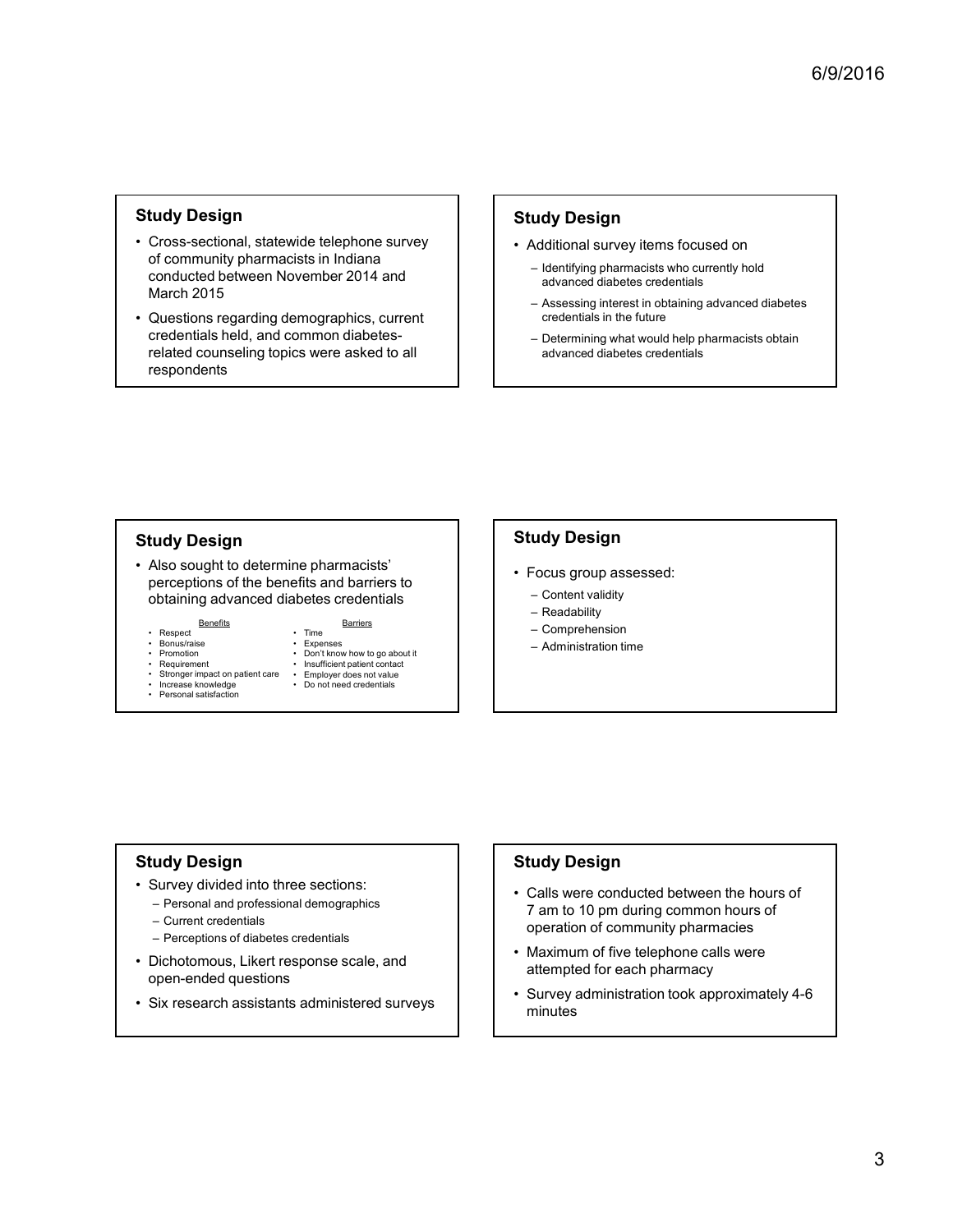## Analyses

- 
- 
- 
- Analyses<br>
 Fisher's exact tests<br>
 Chi-square tests<br>
 Student's t-tests<br>
 Student's t-tests<br>
 Medians and inter-quartile-ranges<br>
 Descriptive statistics<br>
 Descriptive statistics
- 

## Results

 $\begin{array}{l} \textsf{\textbf{Results}} \ \textsf{\textbf{•}}\ \textsf{\textbf{907/1024}} \ \textsf{\textbf{responded to the survey (88.5%)} \ \textsf{\textbf{9907}} \ \textsf{\textbf{participants}} \ \textsf{\textbf{•}}\ \textsf{\textbf{•}}\ \textsf{\textbf{9907}} \ \textsf{\textbf{0}}\ \textsf{\textbf{0}}\ \textsf{\textbf{0}}\ \textsf{\textbf{0}}\ \textsf{\textbf{0}}\ \textsf{\textbf{0}}\ \textsf{\textbf{0}}\ \textsf{\textbf{0}}\ \textsf{\textbf{0}}\ \textsf{\textbf{$ 

9/907 participants (<1%) held advanced diabetes credentials

- 
- Analyses<br>
 Fisher's exact tests<br>
 Chi-square tests<br>
 Chi-square tests<br>
 Student's t-tests<br>
 Medians and inter-quartile-ranges<br>
 Descriptive statistics<br>
 Descriptive statistics<br>
 Descriptive statistics<br>
 Pescriptiv Analyses<br>
• Fisher's exact tests<br>
• Chi-square tests<br>
• Student's t-tests<br>
• Medians and inter-quartile-ranges<br>
• Descriptive statistics<br>
• Descriptive statistics<br>
• Descriptive statistics<br>
• Student's t-tests<br>
• Secriptiv Analyses<br>
• Fisher's exact tests<br>
• Chi-square tests<br>
• Student's t-tests<br>
• Medians and inter-quartile-ranges<br>
• Descriptive statistics<br>
• Descriptive statistics<br>
• Descriptive statistics<br>
• Medians to obtain the C<br>
• 29/ Analyses<br>
• Fisher's exact tests<br>
• Chi-square tests<br>
• Student's t-tests<br>
• Medians and inter-quartile-ranges<br>
• Descriptive statistics<br>
• Descriptive statistics<br>
• Descriptive statistics<br>
• Open Called expans to obtain **Fig. 11**<br> **•** 907/1024 responded to the survey (88.5%)<br> **•** 907/1024 responded to the survey (88.5%)<br> **•** 9097 participants (<1%) held expired credentials<br>
• 29/907 (<1%) held expired credentials<br>
• 29/907 (3.2%) reporte  $e^{6/9/2016}$ <br> **Results**<br>  $\cdot$  907/1024 responded to the survey (88.5%)<br>
9907 participants (<1%) held advanced diabetes credentials<br>  $\cdot$  6/907 (<1%) held expired credentials<br>  $\cdot$  29/907 (3.2%) reported having concrete<br> plans to obtain the CDE® credential

## **Results**

- community pharmacists **Example 1998** Community pharmacists **Example 2018** Community pharmacists
- Analyses<br>
 Fisher's exact tests<br>
 Student's t-tests<br>
 Student's t-tests<br>
 Medians and inter-quartile-ranges<br>
 Descriptive statistics<br>
 Sescriptive statistics<br>
 Sescriptive statistics<br>
 So% of pharmacists agreed th **Examples and the state of all the state of the state of the street credentials**<br>
Chi-square tests<br>
Student's Hesta<br>
Student's Hesta<br>
Mediana and inter-quartile-ranges<br>
<br>
Descriptive statistics<br>
<br>
Descriptive statistics<br> • Fisher's exact tests<br>
• Chi-square tests<br>
• Sudents t-leats<br>
• Medians and inter-quaritie-ranges<br>
• Medians and inter-quaritie-ranges<br>
• Descriptive statistics<br>
• Descriptive statistics<br>
• Siggor (3.4%) held expired cred advanced diabetes credentials were Chi-square tests<br>
Student's t-tests<br>
Medians and inter-quartile-ranges<br>
Descriptive statistics<br>
Descriptive statistics<br>  $\begin{array}{r} \bullet \text{907} \text{ per } 6\% \text{ or } 7\% \text{ or } 8\% \text{ or } 9\% \text{ or } 1\% \text{ or } 1\% \text{ or } 1\% \text{ or } 1\% \text{ or } 1\% \text{$ **FREAD (1999)**<br>
• 50% of pharmacists agreed that advanced<br>
diabetes credentials were important for all<br>
• Forceived benefits of<br>
• 45% of all pharmacists surveyed did <u>not</u> feel<br>
advanced diabetes credentials were<br>
<u>necess</u> – Insufficient time to prepare and qualify for advanced Suits<br>
Somethightend that advanced<br>
Somethightend that advanced included<br>
Somethightend with advanced diabetes credentials were<br>
included<br>
Somethightend diabetes credentials were<br>
included<br>
— More strongly impact pat<br>
incl From the method of the model and the model and the model included<br>
Siabetes credentials were important for all<br>
divanced diabetes credentials were<br>
advanced diabetes credentials were<br>
advanced diabetes credentials were<br>

## Results

- 907/1024 responded to the survey (88.5%)<br>• 907/1024 responded to the survey (88.5%)<br>• 6/907 (<1%) held expired credentials<br>• 29/907 (3.2%) reported having concrete<br>plans to obtain the CDE® credential<br>plans to obtain th included Sults<br>
107/1024 responded to the survey (88.5%)<br>
107 participants (<1%) held advanced diabetes credentials<br>
1/907 (<1%) held expired credentials<br>
1/907 (3.2%) reported having concrete<br>
Ialans to obtain the CDE® credential<br> MO7/1024 responded to the survey (88.5%)<br>
To participants (<1%) held advanced diabetes credentials<br>
Algory (<1%) held expired credentials<br>
Algory (3.2%) reported having concrete<br>
Dians to obtain the CDE® credential<br>
Dians 077 roz-1 responded to the strivey (00.5 %)<br>
07 participants (<1%) held advanced diabetes credentials<br>
9/907 (<1%) held expired credentials<br>
9/907 (3.2%) reported having concrete<br>
alans to obtain the CDE® credential<br>
<br> **SS** Ferceived benefits of diabetes credentials<br>
included<br>
– More strongly impact patient care (46.6%)<br>
– Increased diabetes knowledge (43.4%)<br>
– No benefit (9.5%)<br>
– No benefit (9.5%)<br>
Fesults<br>
• Most common counseling topics<br> Sults<br>Perceived benefits of diabetes credentials<br>mcluded<br>— More strongly impact patient care (46.6%)<br>— Increased diabetes knowledge (43.4%)<br>— No benefit (9.5%)<br><br>Sults<br>Most common counseling topics<br>— Administration of medic **Sults**<br>
Perceived benefits of diabetes credentials<br>
mcluded<br>
— More strongly impact patient care (46.6%)<br>
— Increased diabetes knowledge (43.4%)<br>
— No benefit (9.5%)<br>
<br>
<br> **SSUIts<br>
Most common counseling topics<br>
— Administ** – Lifestyle modifications (diet/physical activity)
	-
	-
	-

## Results

- - diabetes credentials (70.5%)
	- credentials (13.3%)
	- credentials (10.6%)

# Results

- -
	-
	-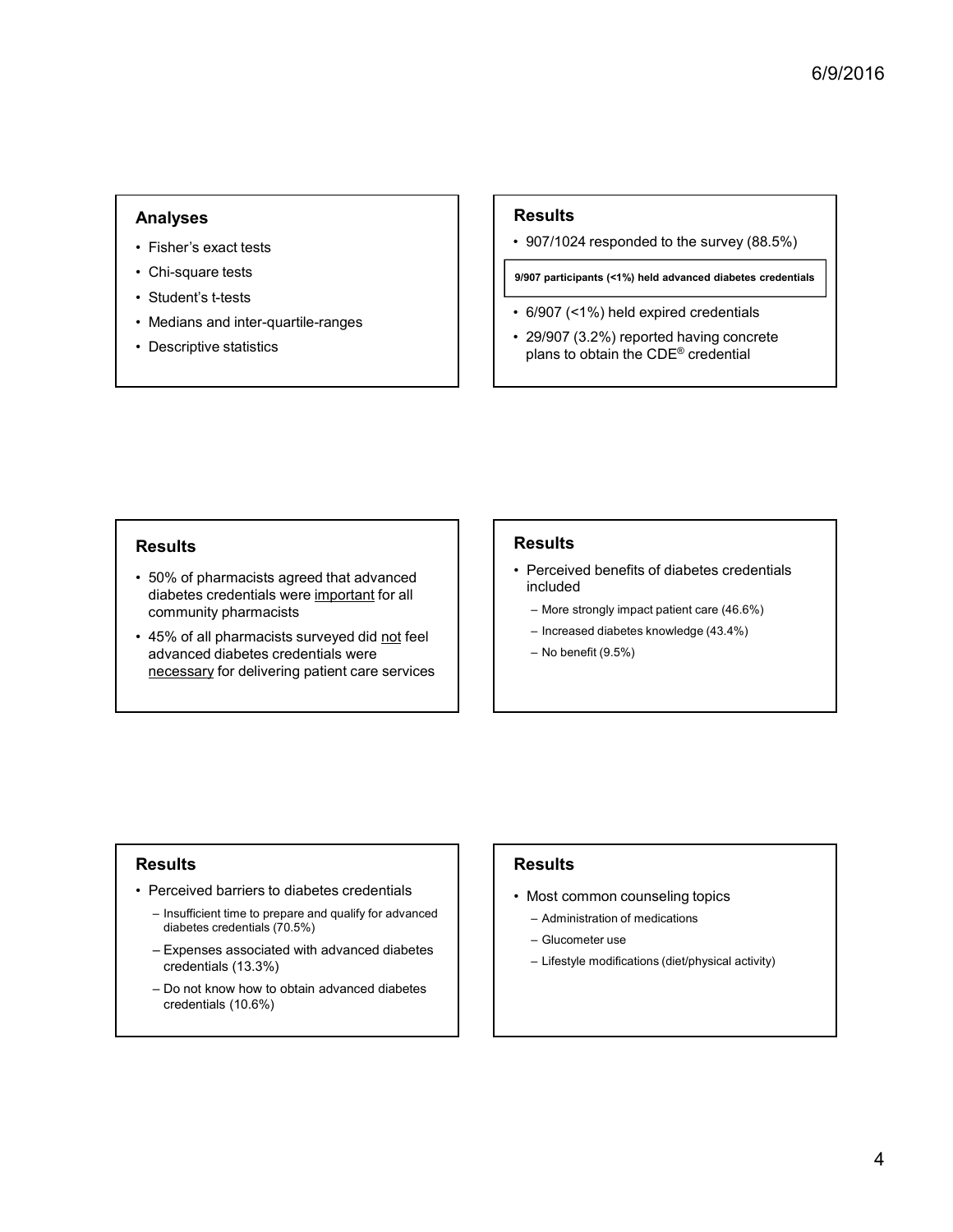### The importance of credentialed diabetes educators in the community pharmacy setting

As community pharmacies expand patient care services, it is becoming increasingly important for community pharmacists to provide chronic disease education and management, especially to individuals with type 2 diabetes As community pharmacies expand patient care<br>services, it is becoming increasingly important<br>for community pharmacists to provide chronic<br>disease education and management, especially<br>to individuals with type 2 diabetes<br> $\cdot$ community pharmacies expand patient care<br>vrices, it is becoming increasingly important<br>r community pharmacists to provide chronic<br>dease education and management, especially<br>to individuals with type 2 diabetes<br>for the indiv community pharmacies expand patient care<br>vivices, it is becoming increasingly important<br>r community pharmacists to provide chronic<br>ease education and management, especially<br>to individuals with type 2 diabetes<br>Strated to in rvices, it is becoming increasingly important<br>
r community pharmacists to provide chronic<br>
ease education and management, especially<br>
to individuals with type 2 diabetes<br>
Shing to individuals with type 2 diabetes<br>
surveyed

of the opportunities of some of the diabetes<br>
ryices offered through community pharmacies
(2) Community pharmacists believe that advanced services offered through community pharmacies <table>\n<tbody>\n<tr>\n<th>Diabetes educators should have an awareness of the opportunities of some of the diabetes services offered through community pharmacies services offered through community pharmacides</th>\n</tr>\n<tr>\n<td>12. Commonunity parameters to obtain a pattern of a pattern of the database</td>\n</tr>\n<tr>\n<td>23. Nonpoint parameters to obtain a pattern of the data</td>\n</tr>\n<tr>\n<td>3. Major barriers to obtain a relation</td>\n</tr>\n<tr>\n<td>4. 7% of respondents reported hearing of the database relevant is a similar</td>\n</tr>\n<tr>\n<td>5. 6% would consider pursuing or would<br/>e.g. 6% would consider pursuing or would<br/>pure this option when it becomes available</td>\n</tr>\n</tbody>\n</table>\n<p>7% of respondents reported hearing of the<br Future Directions<br>
First studied to the opportunities of some of the diabetes<br>
of the opportunities of some of the diabetes<br>
services offered through community pharmacies<br>
(1) Concursum (1) Less than 1% of India<br>
diabet

## **Conclusions**

- 
- Diabetes educators should have an awareness (1) (1) Less than 1% of Indiana community pharmacists surveyed hold the CDE® or BC-ADM credentials
- diabetes credentials allow for a stronger impact on patient care and increase diabetes knowledge **Conclusions**<br>
• This study found<br>
(1) Less than 1% of Indiana community pharmacists<br>
surveyed hold the CDE® or BC-ADM credentials<br>
(2) Community pharmacists believe that advanced<br>
diabetes credentials allow for a stronger **Conclusions**<br>
• This study found<br>
(1) Less than 1% of Indiana community pharmacists<br>
surveyed hold the CDE® or BC-ADM credentials<br>
(2) Community pharmacists believe that advanced<br>
diabetes credentials allow for a stronger
	- credentials are limited time and money

### Licensure

- diabetes educator licensure option in Indiana
- pursue this option when it becomes available

## Future Directions

- with advanced diabetes credentials
-